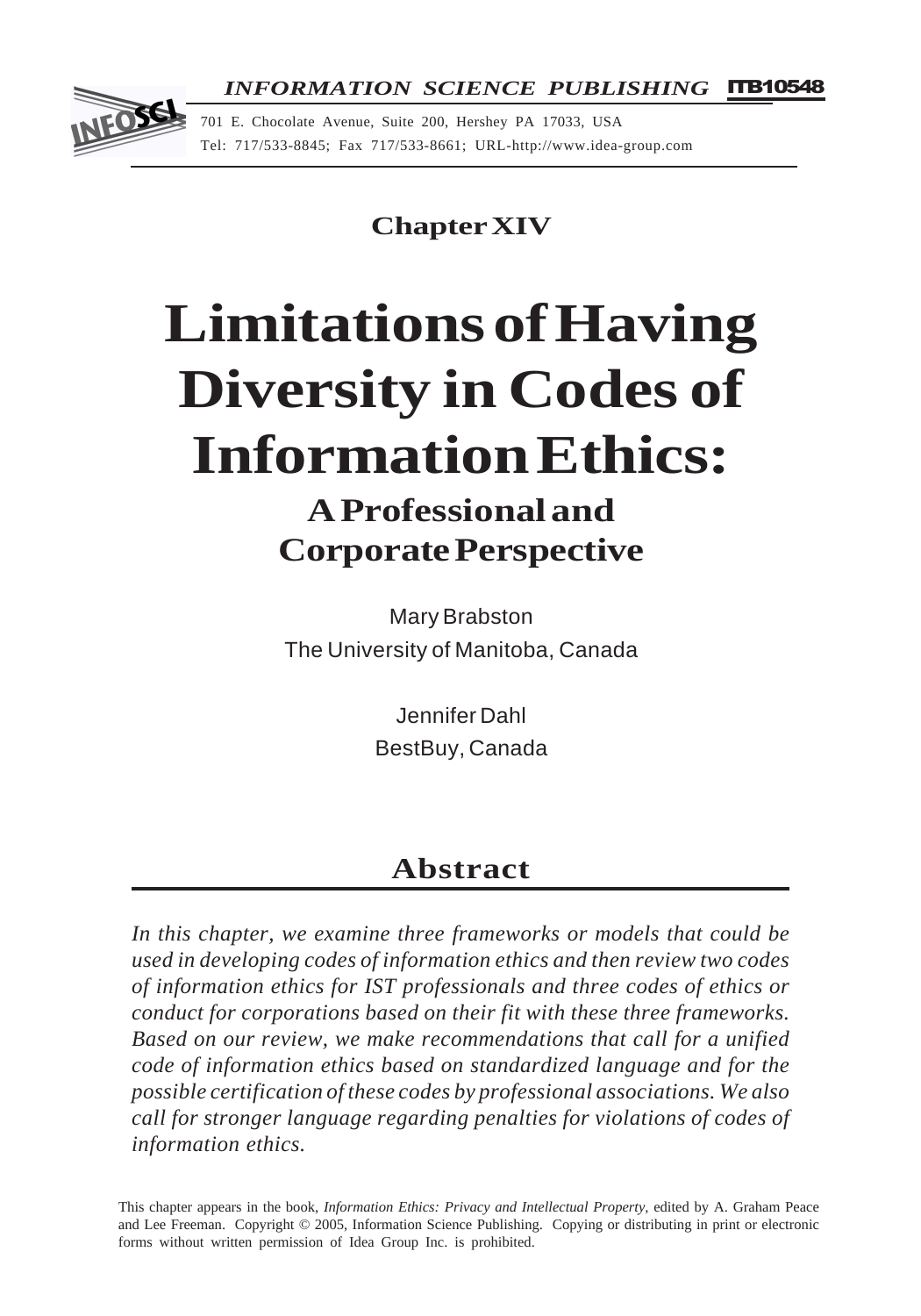Information is a source of power in society, but unlike money and weapons, information is not tangible. Because information is intangible, unique issues and ethical dilemmas emerge from the information environment. Accordingly, individuals who use information systems and technology (IST) in their work environment are faced with distinctive ethical dilemmas about the use of their power and access to information.

What is meant by the notion of an ethical issue? An ethical issue may be defined as any situation where a party pursuing its objectives engages in behavior that materially affects the ability of another party to pursue its own goals (Mason, 1995). When ethics is applied to IST, it refers to a set of rules or principles used for moral decision making regarding computer technology and computer use (Pierce & Henry, 1996). These sets of rules or principles for guiding conduct are codes of ethics. Many IST professional organizations have ethics codes for their members to follow. Most corporations have general corporate codes of ethics. Some IST issues may be addressed in corporate codes of ethics or conduct, but we question whether corporations address IST ethical issues sufficiently and effectively.

This chapter reviews several professional and corporate codes of information ethics using three different frameworks of information ethics. These frameworks include the entity to whom the ethical obligation is owed and the types of ethical issues that should be included in these codes. This chapter explores the importance of information technology ethics codes in IST professional organizations and in corporations. Unfortunately, the diversity we found in these codes presents limitations, which we then explore. Finally, we propose the adoption of a unified code of ethics for both IST professionals and corporations and possible certification of these codes.

# **Importance of Codes of Information Ethics**

Codes of information ethics in corporations and professional organizations are important for many reasons. Codes of information ethics for an IST professional organization help to establish the IST industry as a profession by